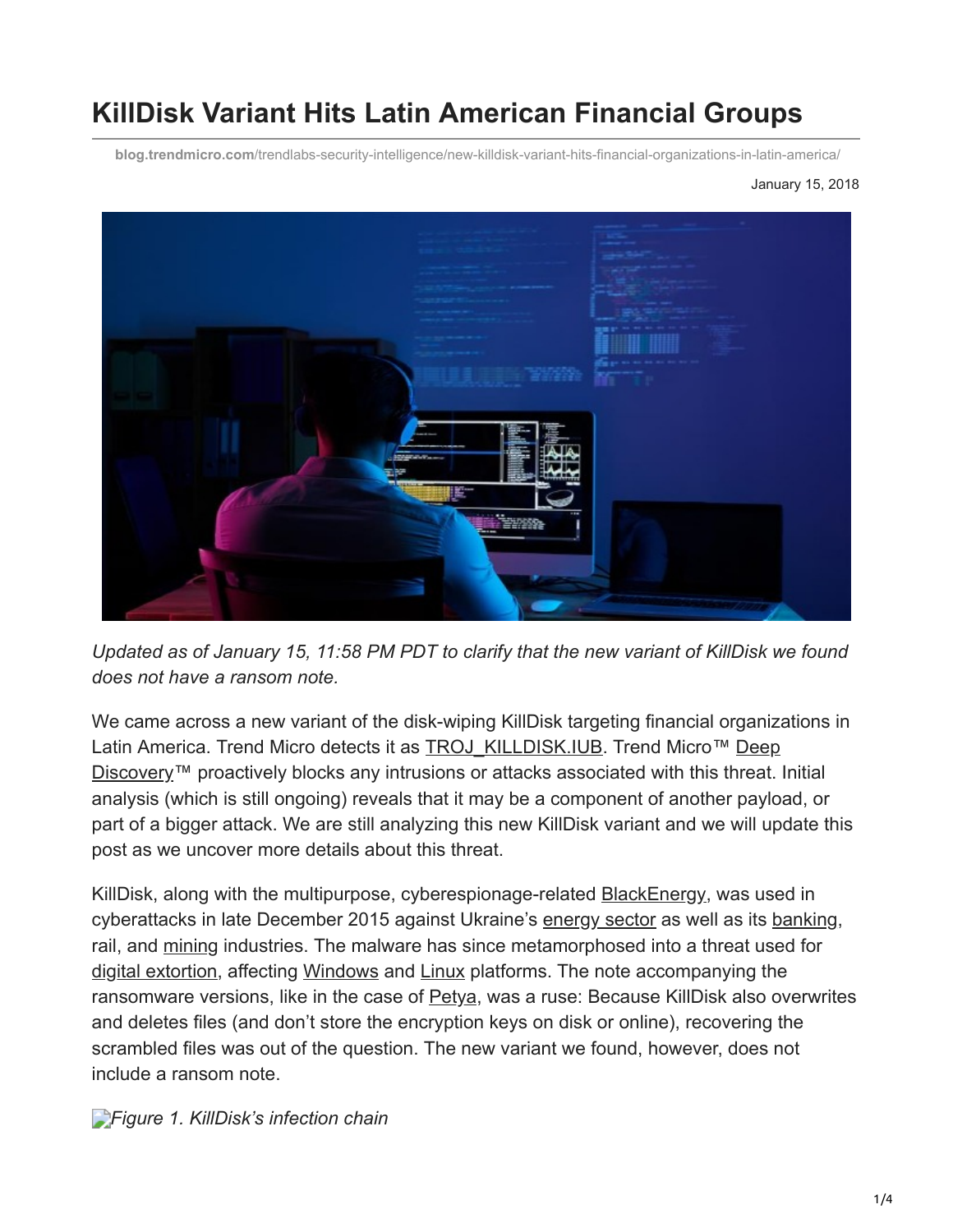### **How is it dropped in the system?**

This KillDisk variant looks like it is intentionally dropped by another process/attacker. Its file path is hardcoded in the malware (*c:\windows\dimens.exe*), which means that it is tightly coupled with its installer or is a part of a bigger package.

 $\Box$ 

# *Figure 2. The new KillDisk variant's parameter to shut down the affected machine*

KillDisk also has a self-destruct process, although it isn't really deleting itself. It renames its file to *c:\windows\0123456789* while running. This string is hardcoded in the sample we analyzed. It expects its file path to *be c:\windows\dimens.exe* (also hardcoded). Accordingly, if disk forensics is performed and *dimens.exe* is searched, the file that will be retrieved will be the newly created file with 0x00 byte content.

#### **How does it delete files?**

This new KillDisk variant goes through all logical drives (fixed and removable) starting from drive *b:*. If the logical drive contains the system directory, the files and folders in the following directories and subdirectories are exempted from deletion:

- WINNT
- Users
- Windows
- Program Files
- Program Files (x86)
- ProgramData
- Recovery (case-sensitive check)
- \$Recycle.Bin
- System Volume Information
- old
- PerfLogs
- 

Before a file is deleted, it is first randomly renamed. KillDisk will overwrite the first 0x2800 bytes of the file and another block that's 0x2800-bytes big with 0x00.



*Figure 3. Code snippets showing how KillDisk overwrites then deletes files*

**How does it wipe the disk?**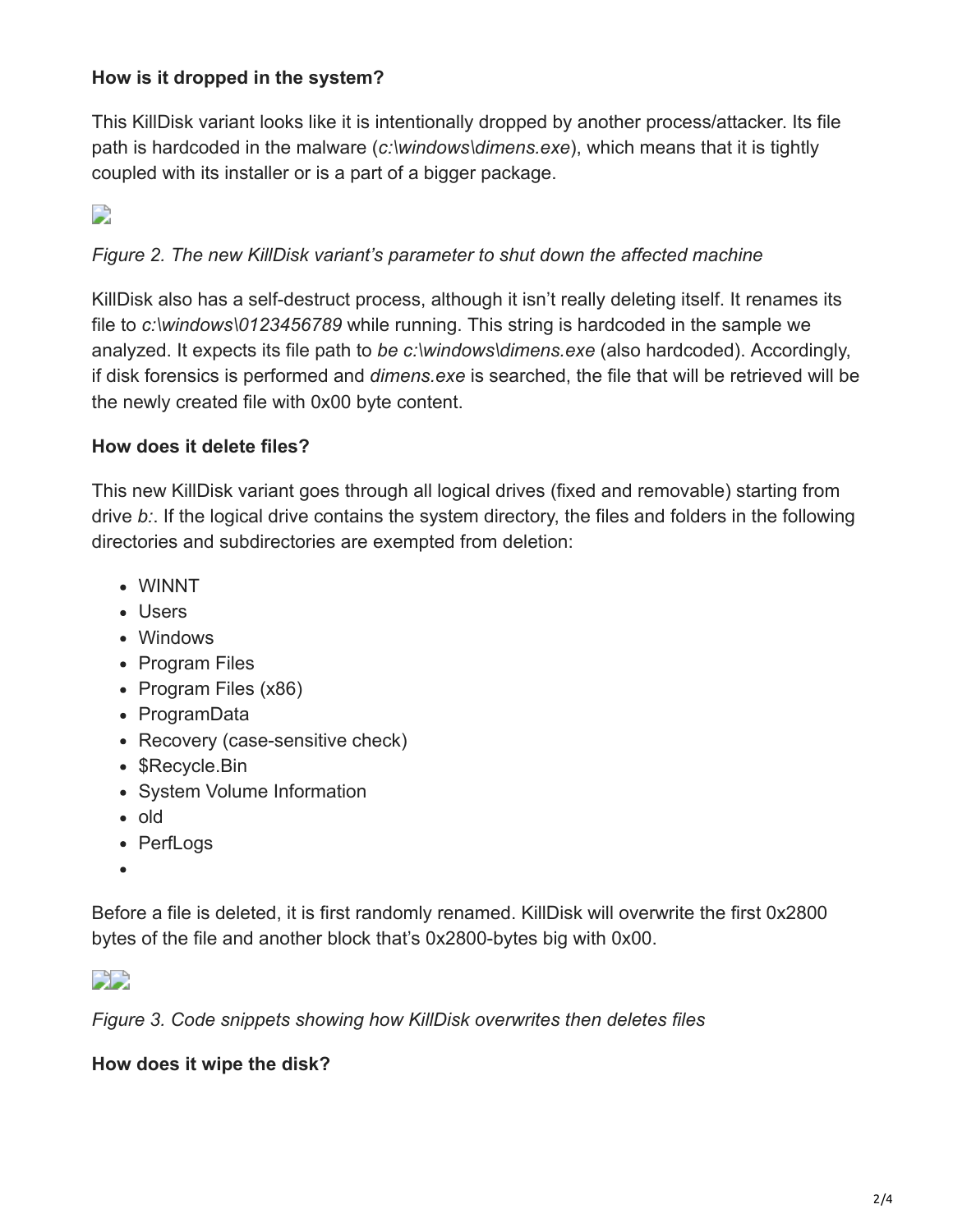The malware attempts to wipe \\.\PhysicalDrive0 to \\.\PhysicalDrive4. It reads the Master Boot Record (MBR) of every device it successfully opens and proceeds to overwrite the first 0x20 sectors of the device with "0x00". It uses the information from the MBR to do further damage to the partitions it lists. If the partition it finds is not an extended one, it overwrites the first 0x10 and last sectors of the actual volume. If it finds an extended partition, it will overwrite the Extended Boot Record (EBR) along with the two extra partitions it points to.

**[F](https://blog.trendmicro.com/content/dam/trendmicro/global/en/migrated/security-intelligence-migration-spreadsheet/trendlabs-security-intelligence/2018/01/killdisk-4-3.png)***igure 4. Code snippets showing how KillDisk reads/scans the MBR (top, center), and overwrites the EBR (bottom)*

### **What happens after the MBR, files, and folders are overwritten and/or deleted?**

KillDisk has a numeric parameter that denotes the number of minutes (15 being the default) it will wait before it shuts down the affected machine. To try to reboot the machine, it will try to terminate these processes:

- Client/server run-time subsystem (csrss.exe)
- Windows Start-Up Application (wininit.exe)
- Windows Logon Application (winlogon.exe)
- Local Security Authority Subsystem Service (lsass.exe)

This is done most likely to force a reboot or dupe the user into restarting the machine. Terminating csrss.exe and wininit.exe, for instance, will cause a blue screen of death (BSOD). Terminating winlogon.exe will prompt the user to log in again, while terminating lsass.exe will cause a reboot. KillDisk also uses the *[ExitWindowsEx](https://msdn.microsoft.com/en-us/library/windows/desktop/aa376868(v=vs.85).aspx)* function to forcefully restart the machine.

# *[F](https://blog.trendmicro.com/content/dam/trendmicro/global/en/migrated/security-intelligence-migration-spreadsheet/trendlabs-security-intelligence/2018/01/killdisk-5.png)igure 5. Code showing KillDisk forcefully rebooting the system*

### **What can organizations do?**

KillDisk's destructive capabilities, and how it could be just a part of a bigger attack, highlight the significance of defense in depth: securing the perimeters — from gateways, endpoints, and networks to servers — to further reduce the attack surface. Here are some best practices for organizations.

- Keep the system and its applications updated/patched to deter attackers from exploiting security gaps; consider virtual patching for legacy systems.
- Regularly [back up data](https://www.trendmicro.com/vinfo/tmr/?/us/security/news/virtualization-and-cloud/best-practices-backing-up-data) and ensure its integrity.
- [Enforce the principle of least privilege. Network segmentation and data](https://www.trendmicro.com/vinfo/tmr/?/us/security/news/cyber-attacks/keeping-digital-assets-safe-need-for-data-classification) categorization help prevent lateral movement and further exposure.
- Deploy security mechanisms such as [application control](https://blog.trendmicro.com/en_us/business/products/user-protection/sps/endpoint.html)/whitelisting and behavior monitoring, which can block suspicious programs from running and thwart anomalous system modifications.